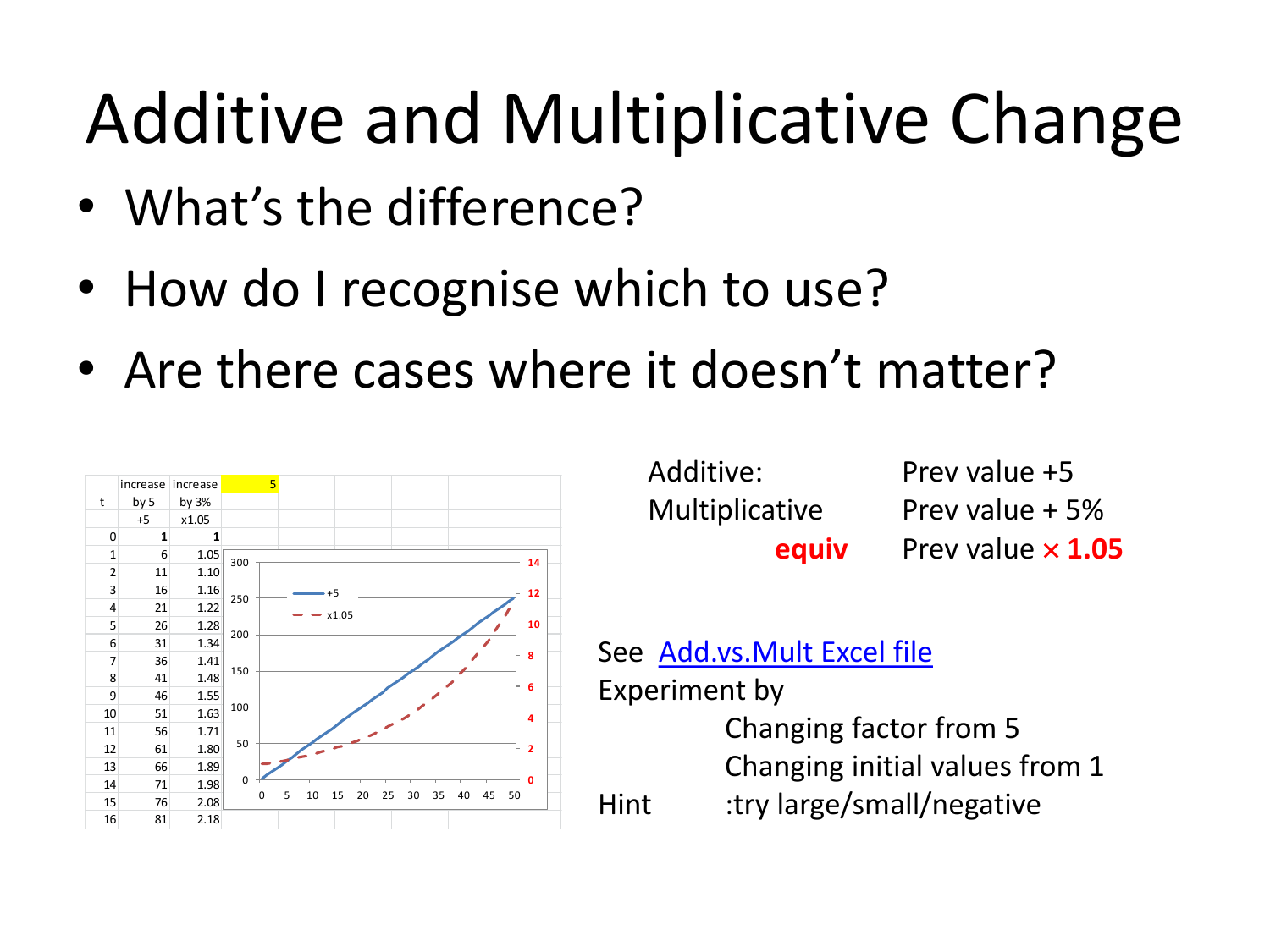### The Log Scale

In many cases the "log scale" is in fact natural

 $\Rightarrow$  Conclusions, predictions, insights simple

Closely related The use of "%age change" is natural

 $\Rightarrow$  Change naturally thought of as multiplicative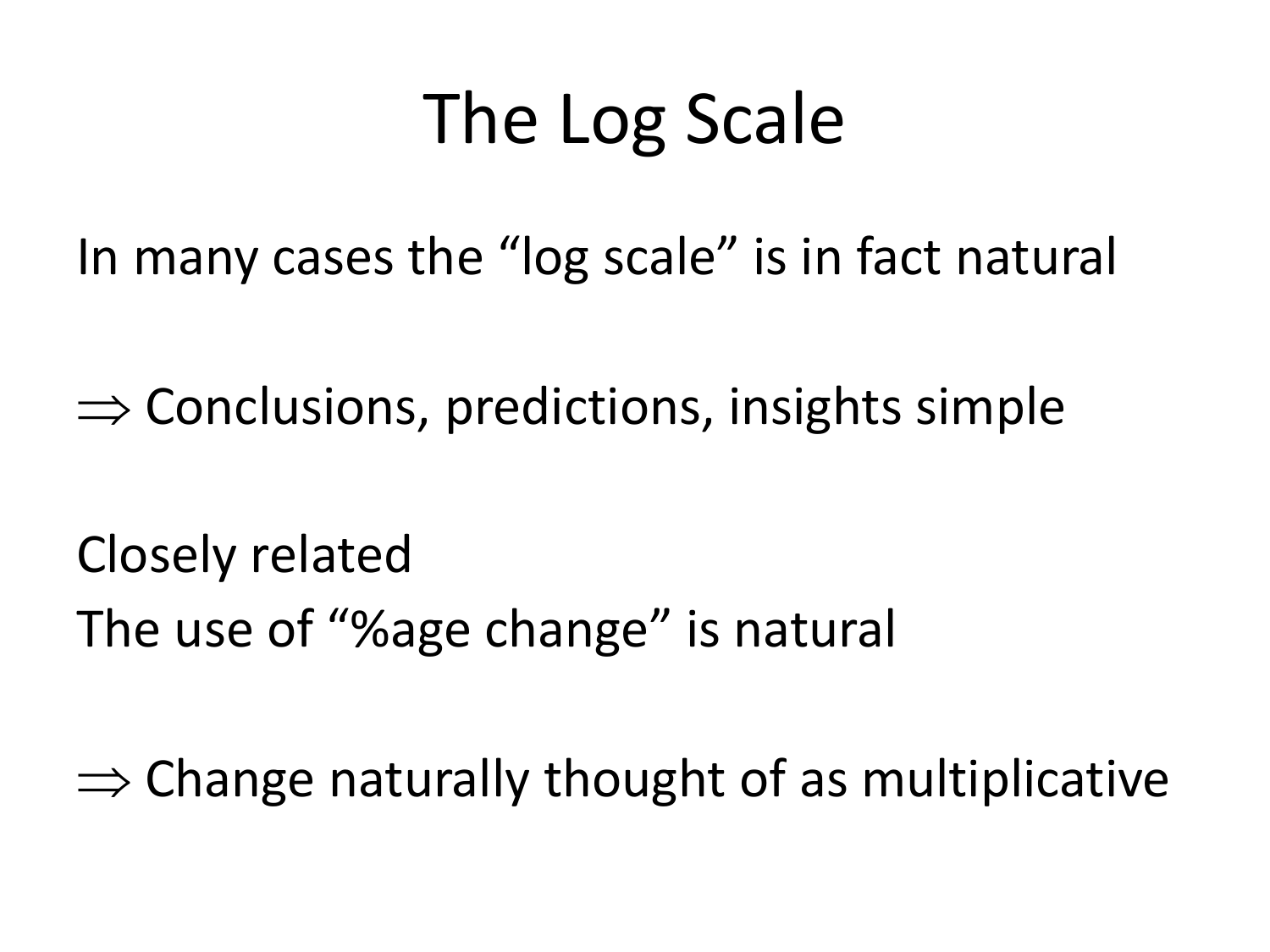### Mathematic Concepts

### • *%age mathematical concept invented* to deal with multiplicative change.

- commonly used, but some people get confused.
- Eg, increasing the price by 50%, and then decreasing it by 33.33%, leads to the original price.
- Decreasing by 50% doesn't get back to the same place!
- *logs mathematical concept invented* to deal with multiplicative change.
	- not commonly used: lots of people get confused.
	- tricks MINITAB into working with multiplicative change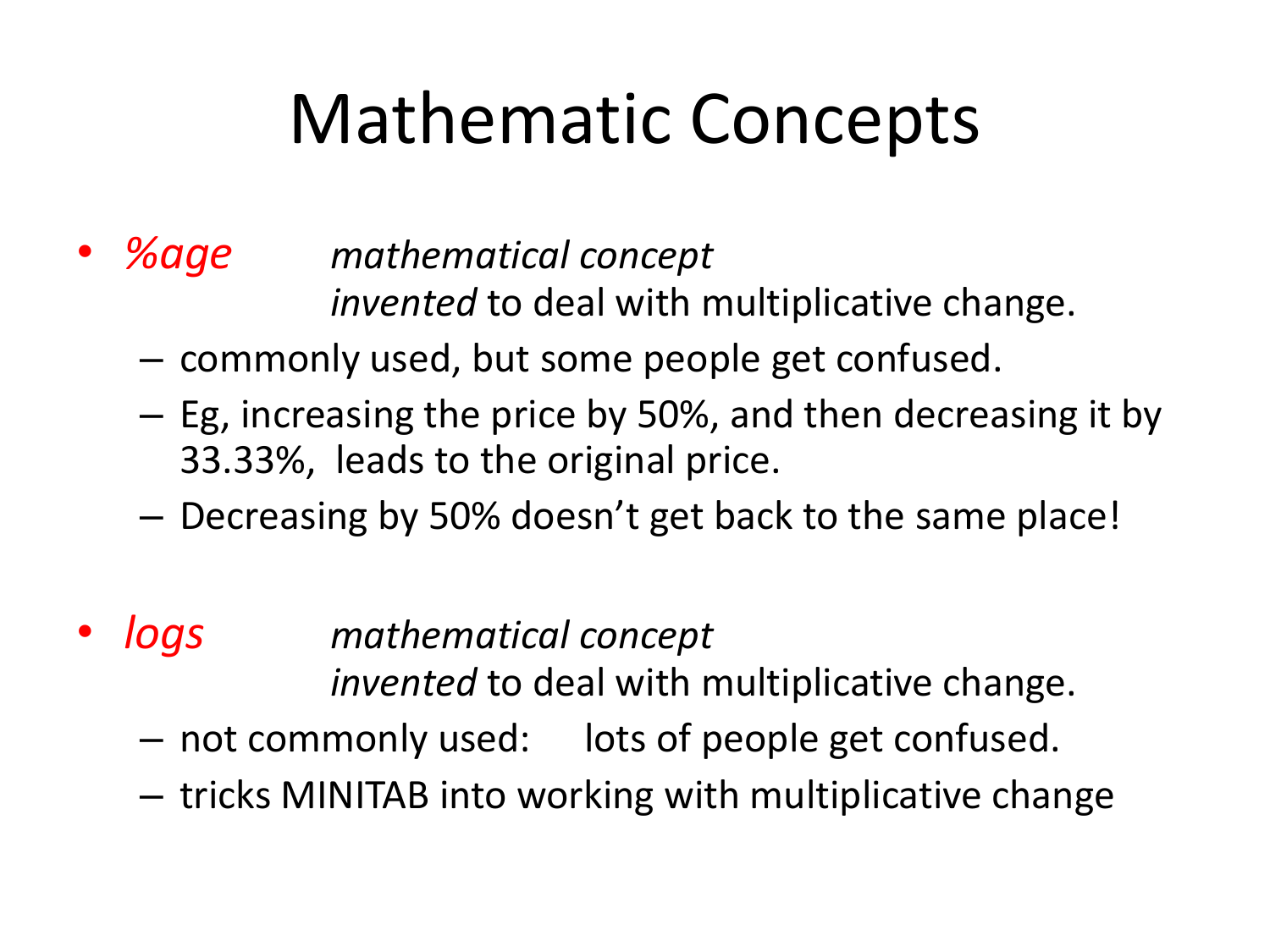### Logs

$$
y=10^{\log_{10}y}
$$

Formally  
\n
$$
y = 10^{\log_{10} y}
$$
  
\nExamples  
\n $(y = 100) \Leftrightarrow (y = 10^2) \Leftrightarrow (\log_{10} y = 2) \Leftrightarrow (\log_{10} (100) = 2)$   
\n $(y = \sqrt{10}) \Leftrightarrow (y = 10^{y/2}) \Leftrightarrow (\log_{10} y = y/2) \Leftrightarrow (\log_{10} (\sqrt{10}) = y/2)$   
\n $(y = 4) \Leftrightarrow (y = 10^{0.60206}) \Leftrightarrow (\log_{10} y = 0.60206) \Leftrightarrow (\log_{10} 4 = 0.60206)$   
\nKey advantage: Multiplication  $\rightarrow$  Addition  
\n $x \times y = 10^{\log_{10} x} \times 10^{\log_{10} y} = 10^{(\log_{10} x) + (\log_{10} y)}$   
\nThus  
\n $\log_{10} (x \times y) = \log_{10} (x) + \log_{10} (y)$   
\nIf  $z$  is obtained by multiplying  $x$  by  $y$   
\nthen  $\log_{10} (z)$  is obtained by adding  $\log_{10} (x)$  to  $\log_{10} (y)$ 

$$
x \times y = 10^{\log_{10} x} \times 10^{\log_{10} y} = 10^{(\log_{10} x) + (\log_{10} y)}
$$

$$
\log_{10} (x \times y) = \log_{10} (x) + \log_{10} (y)
$$

If  $z$  is obtained by multiplying x by y

then  $\log_{10}(z)$  is obtained by adding  $\log_{10}(x)$  to  $\log_{10}(y)$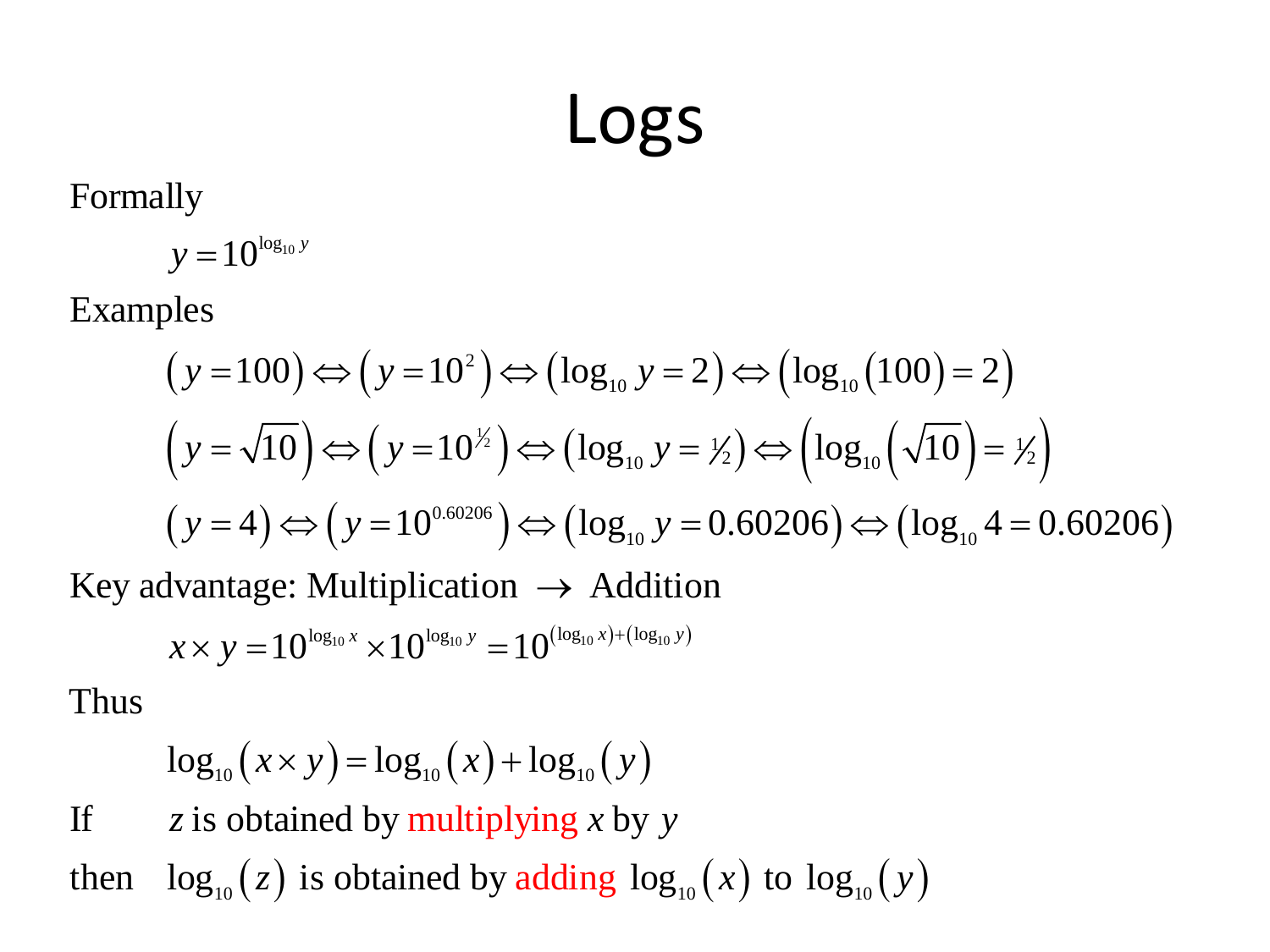### Logs

 $z = 4000$  obtained by multiplying 4 and 10 and 10 and 10

Example<br>  $z = 4000$  obtained by multiplying 4 and 10 and 10 and 10<br>  $log_{10}$  4000 obtained by adding  $log_{10}$  4 and  $log_{10}$  10 and  $log_{10}$  10 and  $log_{10}$  10<br>
Thus  $log_{10}$  4000 = 0.60206 + 1 + 1 + 1 = 3.60206 0 and 10<br>and  $\log_{10} 10$  and  $\log_{10} 10$ <br> $10^{-1}$ <br>and  $\log_{10} 10^{-1}$ 

**LOGS**<br>
<sup>1000</sup> obtained by multiplying 4 and 10 and 10 and 10<br>
<sup>10</sup> and  $10g_{10}$  10 and  $10g_{10}$  10 and  $10g_{10}$  10<br>
<sup>10</sup> 4000 = 0.60206 + 1 + 1 + 1 = 3.60206<br>
<br> **0.04** obtained by multiplying 4 and  $10^{-1}$  and  $10^{-1}$ **LOGS**<br>
log<sub>no</sub> 4000 obtained by multiplying 4 and 10 and 10 and 10<br>
log<sub>no</sub> 4000obtained by adding log<sub>no</sub> 4 and log<sub>no</sub> 10 and log<sub>no</sub> 10 and log<sub>10</sub> 10<br>
log<sub>no</sub> 4000 = 0.60206 + 1 + 1 + 1 = 3.60206<br>  $z = 0.04$  obtained **LOGS**<br>Example<br>  $z = 4000$  obtained by multiplying 4 and 10 and 10 and 10<br>  $log_{10} 4000$ obtained by adding  $log_{10} 4$  and  $log_{10} 10$  and  $log_{10} 10$  and l<br>
Thus  $log_{10} 4000 = 0.60206 + 1 + 1 + 1 = 3.60206$ <br>  $z = 0.04$  obtained by m  $z = 0.04$  obtained by multiplying 4 and  $10^{-1}$  and  $10^{-1}$ **LOGS**<br>btained by multiplying 4 and 10 and 10 and 10<br>obtained by adding  $log_{10} 4$  and  $log_{10} 10$  and  $log_{10} 10$  and  $log_{10} 10$ <br>= 0.60206 +1 + 1 + 1 = 3.60206<br>btained by multiplying 4 and  $10^{-1}$  and  $10^{-1}$ <br>bbtained by ad and 10 and 10<br>  $log_{10} 10$  and  $log_{10} 10$  and<br>
<sup>1</sup> and  $10^{-1}$ <br>  $g_{10} 10^{-1}$  and  $log_{10} 10^{-1}$ <br>
94 **LOGS**<br>
<sup>10</sup> 10000 obtained by multiplying 4 and 10 and 10 and 10<br>
<sup>10</sup> <sup>10</sup> 4000obtained by adding  $log_{10}$  4 and  $log_{10}$  10 and  $log_{10}$  10 and  $log_{10}$  11<br>
<sup>10</sup> 4000 = 0.60206 + 1 + 1 + 1 = 3.60206<br>
<br>
0.04 obtained by mul 10 d 10 d 10 d 10 and 10 and 10 and 10 and 10 and 10 log<sub>10</sub> 40000 obtained by adding  $\log_{10} 4$  and  $\log_{10} 10$  and  $\log_{10} 10$  and  $\log_{10} 10$  and  $\log_{10} 1000 = 0.60206 + 1 + 1 + 1 = 3.60206$ <br>  $z = 0.04$  obtained by multiply **LOGS**<br>Example<br>  $z = 4000$  obtained by multiplying 4 and 10 and 10 and 10<br>  $log_{10}$  4000obtained by adding  $log_{10}$  4 and  $log_{10}$ 10 and  $log_{10}$ 10 and  $log_{10}$ <br>
Thus  $log_{10}$  4000 = 0.60206 + 1 + 1 + 1 = 3.60206<br>  $z = 0.04$  obta ) and 10 and 10<br>  $og_{10}10$  and  $log_{10}10$  and  $log_{10}10$ <br>  $\log_{10}10^{-1}$  and  $log_{10}10^{-1}$ <br>  $\log_{10}10^{-1}$  and  $log_{10}10^{-1}$ <br>  $\log_{10}10^{-1}$ **LOGS**<br>
bbtained by multiplying 4 and 10 and 10 and 10<br>
cobtained by adding  $\log_{10} 4$  and  $\log_{10} 10$  and  $\log_{10} 10$  and  $\log_{10} 10$ <br>
= 0.60206 + 1 + 1 + 1 = 3.60206<br>
btained by multiplying 4 and 10<sup>-1</sup> and 10<sup>-1</sup><br>
obta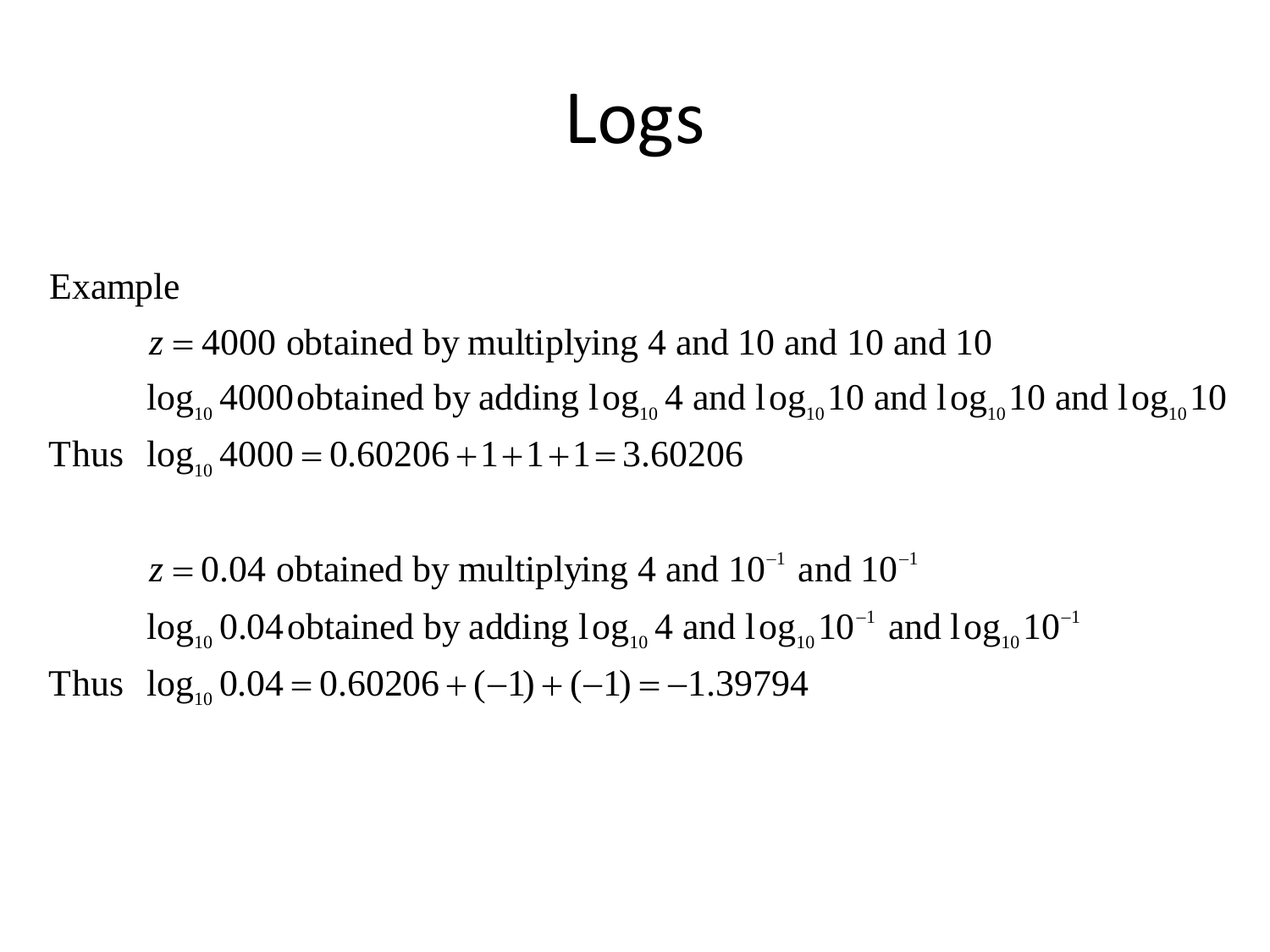### Logs

Since (increasing y by 10%)  $\Leftrightarrow$  (multiplying y by 1.1)  $\Rightarrow (z = y \times 1.1) \Leftrightarrow (\log_{10} z = \log_{10} y + 0.04139)$ (increasing y by 10% twice)  $\iff$  (multiplying y by 1.1<sup>2</sup>)  $\Leftrightarrow$  (multiplying y by 1.21)  $\Leftrightarrow$  (increasing y by 21%) LOGS<br>
(oultiplying y by<br>  $\Rightarrow$  (multiplying y by<br>  $\Rightarrow$  twice)  $\Leftrightarrow$  (multipl<br>  $\Leftrightarrow$  (multipl<br>  $\Leftrightarrow$  (increas<br>  $g_{10} z = log_{10} y + 2 \times 0.0$ <br>
o forty times)  $\Leftrightarrow$  (multipl<br>
reasing log<sub>10</sub> y by addi<br>
of 5% forty times LOGS<br>
⇒ (multiplying y by 1<br>
z = log<sub>10</sub> y + 0.04139)<br>
twice)  $\Leftrightarrow$  (multiply<br>  $\Leftrightarrow$  (multiply<br>  $\Leftrightarrow$  (increasin<br>
<sub>10</sub> z = log<sub>10</sub> y + 2 × 0.04<br>
forty times)  $\Leftrightarrow$  (multip<br>
asing log<sub>10</sub> y by addin<br>
if 5% forty times **LOGS**<br>
Since (increasing y by 10%)  $\Leftrightarrow$  (multiplying y by 1.1)<br>  $\Rightarrow$   $(z = y \times 1.1) \Leftrightarrow (\log_{10} z = \log_{10} y + 0.04139)$ <br>
Also (increasing y by 10% twice)  $\Leftrightarrow$  (multiplying y by 1.1<sup>2</sup>)<br>  $\Leftrightarrow$  (multiplying y by 121)<br>  $\Leftrightarrow$  **LOGS**<br>
Since (increasing y by 10%)  $\Leftrightarrow$  (multiplying y by 1.1)<br>  $\Rightarrow$   $(z = y \times 1.1) \Leftrightarrow (\log_m z = \log_{10} y + 0.04139)$ <br>
Also (increasing y by 10% twice)  $\Leftrightarrow$  (multiplying y by 1.1<sup>2</sup>)<br>  $\Leftrightarrow$  (multiplying y by 1.21)<br>  $\Leftrightarrow$  (i increasing y by 10%  $\Rightarrow$  (multiplying y by 1.1)<br>
z = y ×1.1)  $\Rightarrow$  (log<sub>10</sub> z = log<sub>10</sub> y + 0.04139)<br>
increasing y by 10% twice)  $\Rightarrow$  (multiplying y by 1.1<sup>2</sup>)<br>  $\Rightarrow$  (multiplying y by 1.21)<br>  $\Rightarrow$  (increasing y by 21%)<br>
z increasing y by 10%) ⇔ (multiplying y by 1.1)<br>  $z = y \times 1.1$ ) ⇔ (log<sub>10</sub> z = log<sub>10</sub> y + 0.04139)<br>
increasing y by 10% twice) ⇔ (multiplying y by 1.1<sup>2</sup>)<br>
⇔ (multiplying y by 1.21)<br>
⇔ (increasing y by 21%)<br>  $z = y \times 1.21$ ) ⇔ **LOGS**<br>
(multiplying y by 1.1)<br>  $\log_{10} y + 0.04139$ )<br>
ce)  $\Rightarrow$  (multiplying y by 1.1<sup>2</sup>)<br>  $\Rightarrow$  (multiplying y by 1.21)<br>  $\Rightarrow$  (increasing y by 21%)<br>
=  $\log_{10} y + 2 \times 0.04139$ )<br>
ty times)  $\Rightarrow$  (multiplying y by 1.1<sup>40</sup> = 45.2 LOGS<br>
asing y by 10%)  $\Leftrightarrow$  (multiplying y by 1.1)<br>  $\times 1.1$ )  $\Leftrightarrow$  (log<sub>10</sub> z = log<sub>10</sub> y + 0.04139)<br>
asing y by 10% twice)  $\Leftrightarrow$  (multiplying y by 1.1<sup>2</sup>)<br>  $\Leftrightarrow$  (multiplying y by 1.21)<br>  $\Leftrightarrow$  (increasing y by 21%) **LOGS**<br> *y* by 10%)  $\Leftrightarrow$  (multiplying *y* by 1.1)<br>  $\Leftrightarrow$  (log<sub>10</sub> *z* = log<sub>10</sub> *y* + 0.04139)<br>  $\Rightarrow$  (multiplying *y* by 1.1<sup>2</sup>)<br>  $\Leftrightarrow$  (multiplying *y* by 1.21)<br>  $\Leftrightarrow$  (increasing *y* by 21%)<br>
1)  $\Leftrightarrow$  (log<sub>10</sub> *z* **LOGS**<br>
increasing y by 10%)  $\Leftrightarrow$  (multiplying y by 1.1)<br>  $z = y \times 1.1$ )  $\Leftrightarrow$  (log<sub>10</sub> z = log<sub>10</sub> y + 0.04139)<br>
increasing y by 10% twice)  $\Leftrightarrow$  (multiplying y by 1.<br>  $\Leftrightarrow$  (multiplying y by 21<br>  $z = y \times 1.21$ )  $\Leftrightarrow$ LOGS<br> *y* by 10%)  $\Leftrightarrow$  (multiplying *y* by 1.1)<br>  $)\Leftrightarrow$  (log<sub>10</sub> *z* = log<sub>10</sub> *y* + 0.04139)<br> *y* by 10% twice)  $\Leftrightarrow$  (multiplying *y* by 1.1<sup>2</sup>)<br>  $\Leftrightarrow$  (multiplying *y* by 1.21)<br>  $\Leftrightarrow$  (increasing *y* by 21%)<br>
1) **LOGS**<br>
increasing y by 10%)  $\Leftrightarrow$  (multiplying y by 1.1)<br>  $z = y \times 1.1$   $\Leftrightarrow$  (log<sub>10</sub>  $z = \log_{10} y + 0.04139$ )<br>
increasing y by 10% twice)  $\Leftrightarrow$  (multiplying y by 1.1<sup>2</sup>)<br>  $\Leftrightarrow$  (multiplying y by 1.21)<br>  $\Leftrightarrow$  (increasi LOGS<br>
Since (increasing y by 10%)  $\Leftrightarrow$  (multiplying y by 1.1)<br>
⇒  $(z = y \times 1.1) \Leftrightarrow (\log_{10} z = \log_{10} y + 0.04139)$ <br>
Also (increasing y by 10% twice)  $\Leftrightarrow$  (multiplying y by 1.1<sup>2</sup>)<br>  $\Leftrightarrow$  (multiplying y by 1.21)<br>
⇒ ( $z = y \times$ LOGS<br>
Since (increasing y by 10%)  $\Leftrightarrow$  (multiplying y by 1.1)<br>
⇒  $(z = y \times 1.1) \Leftrightarrow (\log_{10} z = \log_{10} y + 0.04139)$ <br>
Also (increasing y by 10% twice)  $\Leftrightarrow$  (multiplying y by 1.1<sup>2</sup>)<br>  $\Leftrightarrow$  (multiplying y by 1.21)<br>
⇒ ( $z = y \times$ **LOGS**<br>
increasing y by 10%)  $\Leftrightarrow$  (multiplying y by 1.1)<br>  $z = y \times 1.1$ )  $\Leftrightarrow$  (log<sub>10</sub>  $z = \log_{10} y + 0.04139$ )<br>
increasing y by 10% twice)  $\Leftrightarrow$  (multiplying y by 1.1<sup>3</sup>)<br>  $\Leftrightarrow$  (multiplying y by 121%)<br>  $z = y \times 1.21$ )  $\L$ **LOGS**<br>
Since (increasing y by 10%)  $\Leftrightarrow$  (multiplying y by 1.1)<br>  $\Rightarrow$   $(z = y \times 1.1) \Leftrightarrow (\log_{10} z = \log_{10} y + 0.04139)$ <br>
Also (increasing y by 10% twice)  $\Leftrightarrow$  (multiplying y by 1.1<sup>2</sup>)<br>  $\Leftrightarrow$  (multiplying y by 1.21)<br>  $\Leftrightarrow$ **LOGS**<br>
y by 10%  $\Rightarrow$  (multiplying y by 1.1)<br>
t)  $\Rightarrow$  (log<sub>10</sub> z = log<sub>10</sub> y + 0.04139)<br>
y by 10% twice)  $\Rightarrow$  (multiplying y by 1.1<sup>2</sup>)<br>  $\Rightarrow$  (multiplying y by 1.21)<br>  $\Rightarrow$  (increasing y by 21%)<br>
21)  $\Rightarrow$  (log<sub>10</sub> z = log<sub></sub> **LOGS**<br>
Since (increasing y by 10%)  $\Leftrightarrow$  (multiplying y by 1.1)<br>  $\Rightarrow$   $(z = y \times 1.1) \Leftrightarrow (\log_{10} z = \log_{10} y + 0.04139)$ <br>
Also (increasing y by 10% twice)  $\Leftrightarrow$  (multiplying y by 1.1<sup>2</sup>)<br>  $\Leftrightarrow$  (multiplying y by 1.21)<br>  $\Rightarrow$  ( **LOGS**<br>
y by 10%)  $\Leftrightarrow$  (multiplying y by 1.1)<br>  $)\Leftrightarrow$  (log<sub>10</sub> z = log<sub>10</sub> y + 0.04139)<br>
y by 10% twice)  $\Leftrightarrow$  (multiplying y by 1.1<sup>2</sup>)<br>  $\Leftrightarrow$  (multiplying y by 1.21)<br>  $\Leftrightarrow$  (increasing y by 21%)<br>
1)  $\Leftrightarrow$  (log<sub>1</sub> **LOGS**<br>
by 10%)  $\Leftrightarrow$  (multiplying y by 1.1)<br>  $\Leftrightarrow$  (log<sub>10</sub> z = log<sub>10</sub> y + 0.04139)<br>
by 10% twice)  $\Leftrightarrow$  (multiplying y by 1.1<sup>2</sup>)<br>  $\Leftrightarrow$  (multiplying y by 1.21)<br>  $\Leftrightarrow$  (increasing y by 21%)<br>  $)\Leftrightarrow$  (log<sub>10</sub> z =

$$
\Rightarrow \quad (z = y \times 1.21) \Leftrightarrow (\log_{10} z = \log_{10} y + 2 \times 0.04139)
$$
Thus

g y by 1.1<sup>2</sup>)<br>g y by 1.21)<br>y by 21%)<br>9)<br>ing y by 1.1<sup>40</sup> = 45.26)<br>40×0.04139) (increasing y by 10% forty times)  $\Leftrightarrow$  (multiplying y by 1.1<sup>40</sup> = 45.26)  $\Leftrightarrow$  (increasing  $\log_{10} y$  by adding  $40 \times 0.04139$ )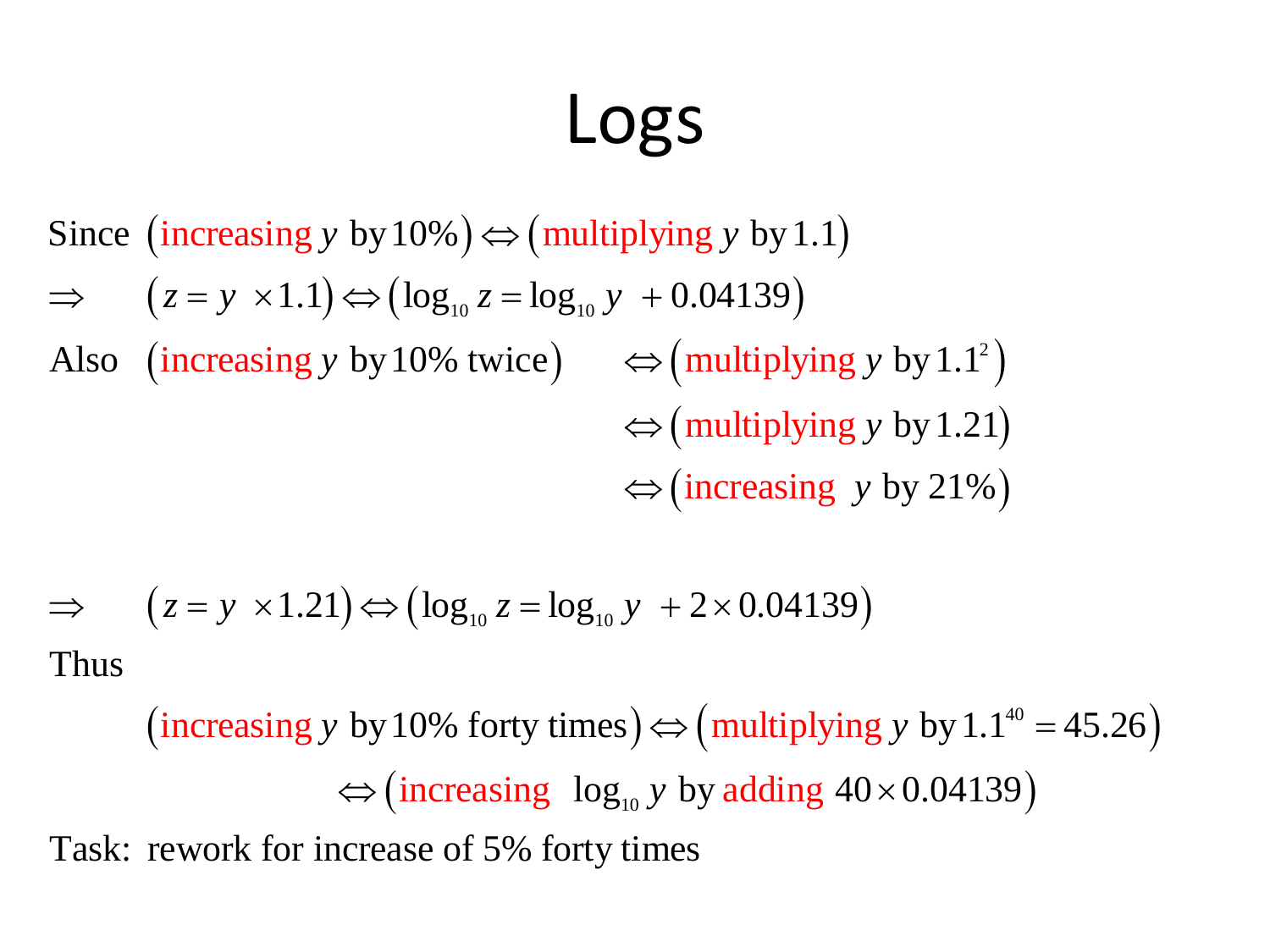### Recognising Additive/ Multiplicative

### Negative Values?

- Constant additive changes can lead to negative values If OK with negatives  $\Rightarrow$  Additive Model *may be OK*
- Constant %age changes can never lead to negatives Even if the changes are negative % Logs can be negative, but 'antilogs' are ALWAYS positive. If Not OK with negatives  $\Rightarrow$  Additive Model *may give silly ans.*
- Negative temperatures OK. Additive Change *may be OK*
- Negative prices, weights ?? Multiplicative Change *may be better*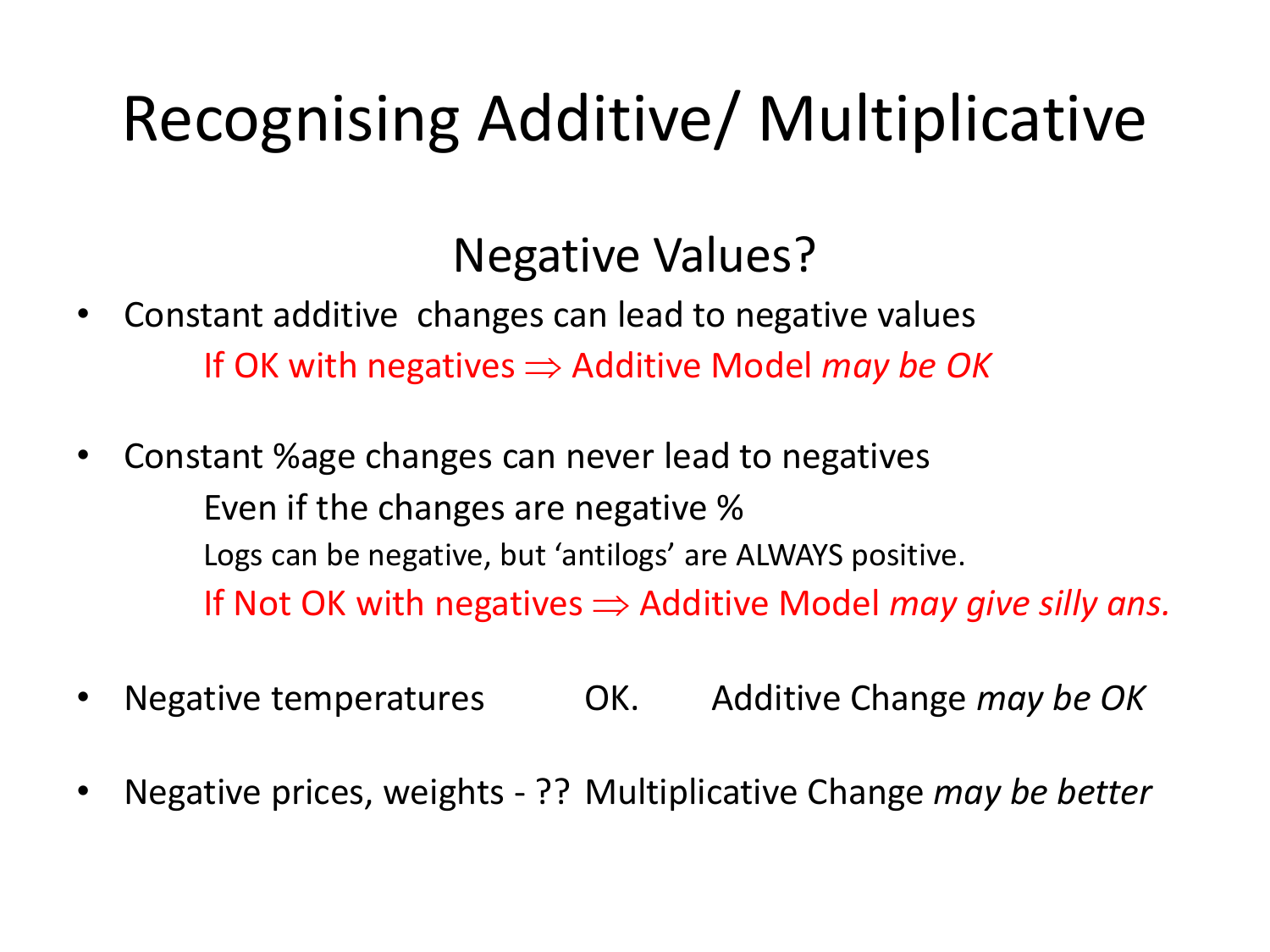Experiment by:

- Changing factor from 5
- Changing initial values from 1
- Hint: try large/small/negative
- Find values where Mult gives (nearly) straight lines

(so change could be regarded as either additive or multiplicative)



See [Add.vs.Mult](https://www.scss.tcd.ie/John.Haslett/st7002/Add.vs.Mult.xlsx) [Excel file](https://www.scss.tcd.ie/John.Haslett/st7002/Add.vs.Mult.xlsx)

+ 5% is a mathematical concept/notation *invented* to discuss mult change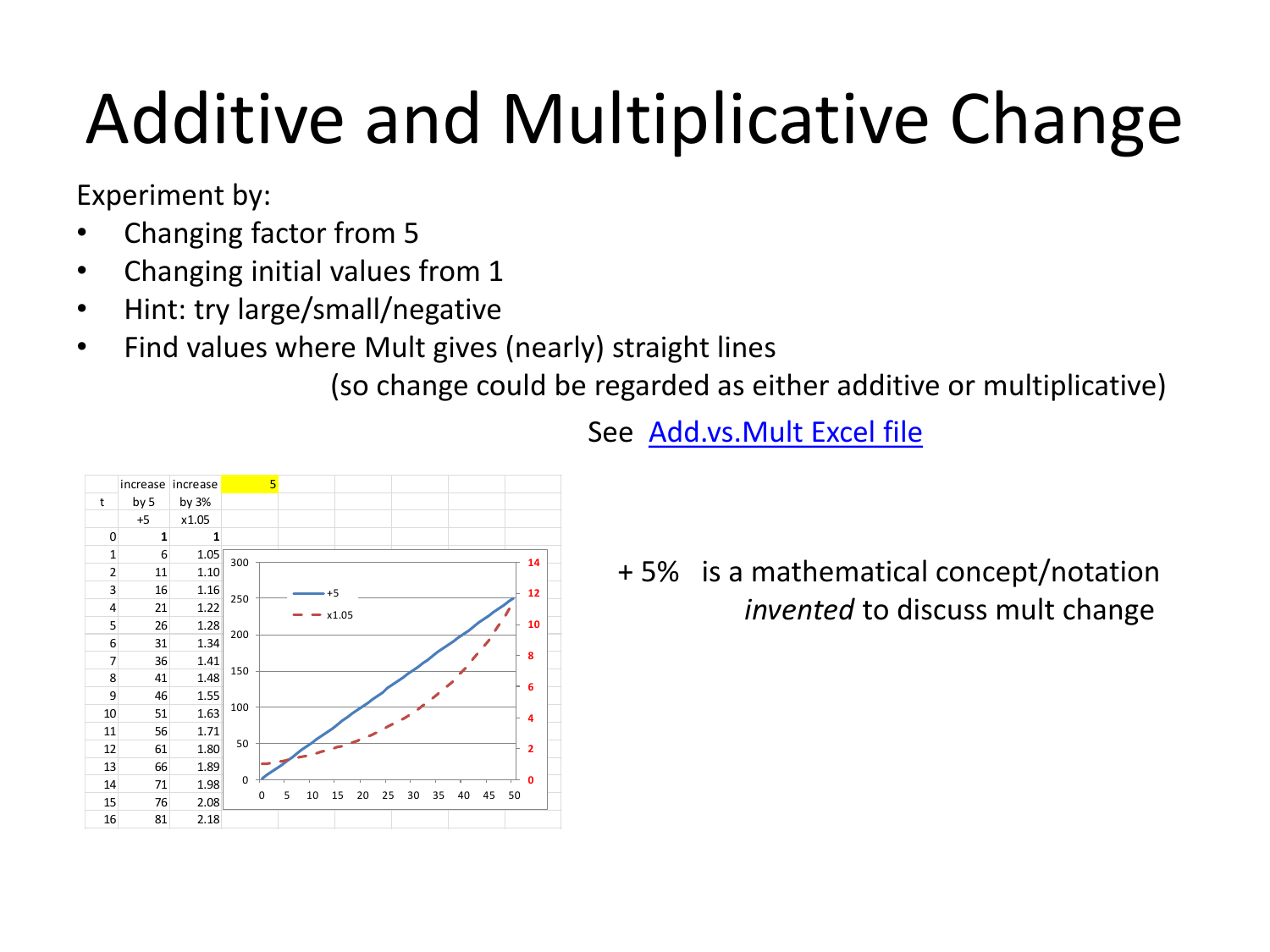#### Investigate Log scales

(format axis in Excel)

### Try increase of 50%, 100%

See [Add.vs.Mult](https://www.scss.tcd.ie/John.Haslett/st7002/Add.vs.Mult.xlsx) [Excel file](https://www.scss.tcd.ie/John.Haslett/st7002/Add.vs.Mult.xlsx)



The "log scale" is a mathematical device to present multiplicative growth.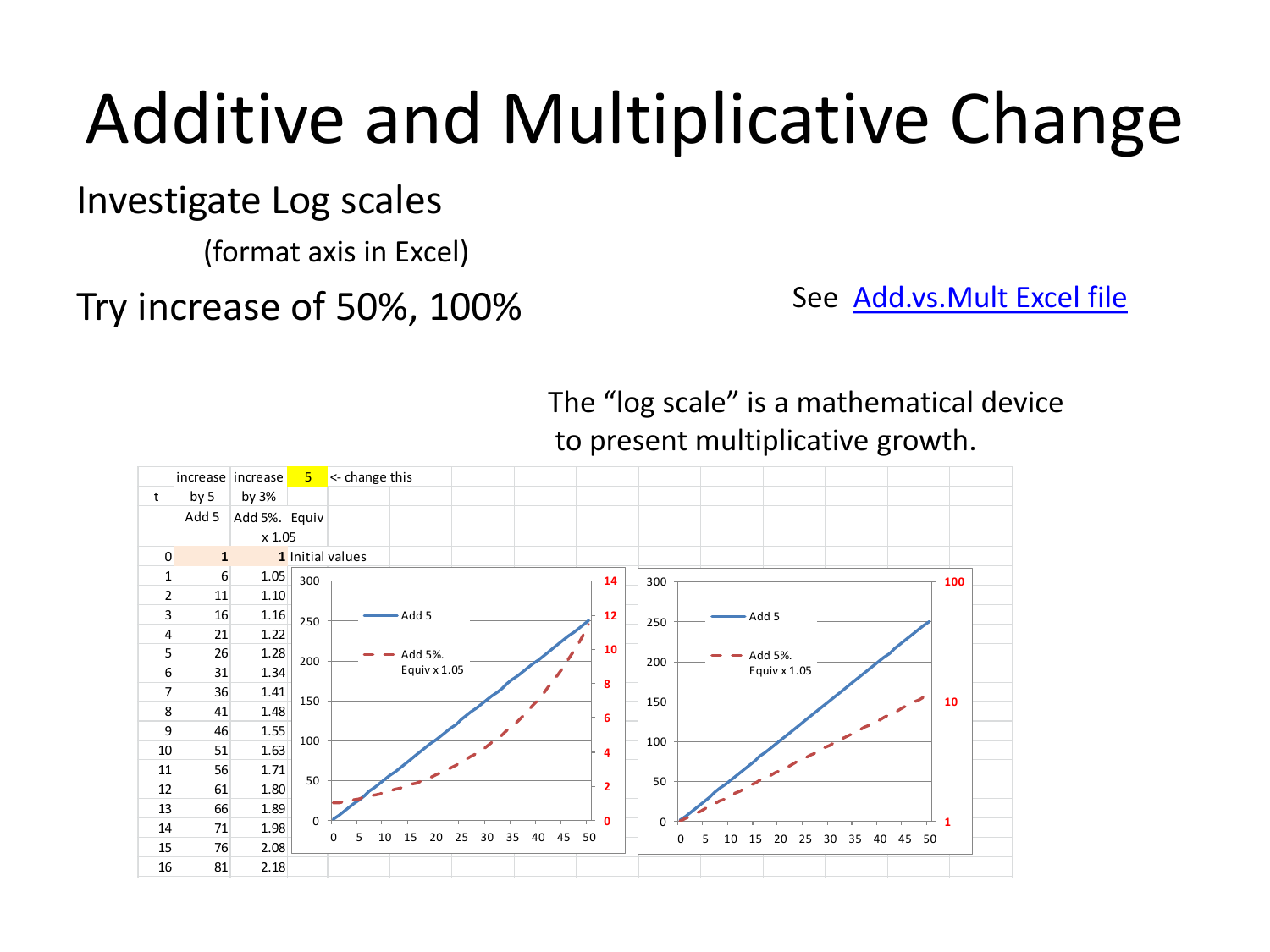Mathematical notation

*x*

The "log transformation " is a mathematical device to mathematically manipulate multiplicative growth.

Additive and Multi y= $\alpha \beta^x$ <br>  $E_g$  y=2+3x y=2(1.03)<sup>x</sup><br>  $\log(y) = \log(\alpha) + x$ <br>  $\frac{\log(\alpha)}{\log(\alpha)}$ <br>  $\frac{1}{\log(\alpha)}$ <br>  $\frac{\log(\alpha)}{\log(\alpha)}$ <br>  $\frac{\log(\alpha)}{\log(\alpha)}$ <br>  $\frac{\log(\alpha)}{\log(\alpha)}$ <br>  $\frac{1}{\log(\alpha)}$ <br>  $\frac{1}{\log(\alpha)}$ <br>  $\frac{1}{\log(\alpha)}$ <br>  $\frac{1}{\log(\alpha)}$ <br>  $\frac{1}{\log(\alpha)}$ <br> Cive and Multiplicative  $\alpha + \beta x$  Multiplicative and  $2+3x$   $y = 2(1.03)^x$  The amin  $log(y) = log(\alpha) + x log(\beta)$  multiplicative  $log(\beta)$  and  $log(y) = log(\alpha) + x log(\beta)$  multiplicative  $log(\alpha)$  See  $\frac{1}{x \cos \alpha}$  Althus transformation  $\frac{1}{x \cos \alpha}$  and and Multiplicative Chataion<br>
Mult:  $y = \alpha \beta^x$ <br>  $y = 2(1.03)^x$ <br>  $\log(y) = \log(\alpha) + x \log(\beta)$ <br>  $\frac{\text{matrix}}{|\alpha|}$ <br>  $\frac{\log(x)}{|\alpha|}$ <br>  $\frac{\log(x)}{|\alpha|}$ <br>  $\frac{\log(x)}{|\alpha|}$ <br>  $\frac{\log(x)}{|\alpha|}$ <br>  $\frac{\log(x)}{|\alpha|}$ <br>  $\frac{\log(x)}{|\alpha|}$ <br>  $\frac{\log(x)}{|\alpha|}$ <br>  $\frac{\log(x)}{|\alpha|}$ <br>  $\$ ditive and Multiplicat<br>
matical notation<br>  $y = \alpha + \beta x$  Mult:  $y = \alpha \beta^x$ <br>  $y = 2 + 3x$   $y = 2(1.03)^x$ <br>  $log(y) = log(\alpha) + x log(\beta)$ <br>  $\frac{x \log x}{\log x}$ <br>  $\frac{log x}{\log x}$ <br>  $\frac{log x}{\log x}$ <br>  $\frac{1.5}{1.00 \text{ odd}}$ <br>  $\frac{1}{2} \lim_{x \to 0} \frac{1}{\log x}$ <br>  $\frac{1}{2} \lim_{x \to$ Additive and Multiplicat<br>
Mathematical notation<br>
Add:  $y = \alpha + \beta x$  Mult:  $y = \alpha \beta^x$ <br>  $E_g$   $y = 2 + 3x$   $y = 2(1.03)^x$ <br>  $log(y) = log(\alpha) + x log(\beta)$ <br>  $\frac{1}{x \log x}$ <br>
Attack log (a)<br>
Attack log (a)<br>
Attack log (a)<br>  $\frac{1}{x \log x}$ <br>
Attack log (a **d** Multiplicative Ch<br> *y* =  $2(1.03)^x$ <br>  $y = log(\alpha) + x log(\beta)$ <br>  $log(\alpha) + x log(\beta)$ <br>  $log(\alpha) + x log(\beta)$ <br>  $log(\alpha) + x log(\beta)$ <br>  $log(\alpha) + x log(\beta)$ <br>  $log(\alpha) + x log(\beta)$ <br>  $log(\alpha) + x log(\alpha)$ <br>  $log(\alpha) + x log(\alpha)$ <br>  $log(\alpha) + x log(\alpha)$ <br>  $log(\alpha) + x log(\alpha)$ <br>  $log(\alpha) + x log(\alpha)$ <br>  $log(\alpha) + x log(\alpha)$ <br>  $log(\alpha) + x log(\alpha$ Civeand Multiplicative Change<br>  $\alpha + \beta x$  Multi  $y = \alpha \beta^x$ <br>  $2 + 3x$  Multi  $y = 2(1.03)^x$ <br>  $log(y) = log(\alpha) + xlog(\beta)$ <br>  $log(y) = log(\alpha) + xlog(\beta)$ <br>  $log(y) = log(\alpha) + xlog(\beta)$ <br>  $log(x) = log(\alpha) + xlog(\beta)$ <br>  $log(x) = log(\alpha) + xlog(\beta)$ <br>  $log(x) = log(\alpha) + xlog(\beta)$ <br>  $log(x) = log(\alpha) + xlog(\beta)$ <br>  $log(x) = log(\$ Solutiplicative Change<br>
The "log transformation" is<br>
a mathematical device to<br>  $\alpha$ ) +  $x \log(\beta)$ <br>
See Add.vs.Mult Excel file<br>
See Add.vs.Mult Excel file<br>
See Add.vs.Mult Excel file<br>
See Add.vs.Mult Excel file itive and Multiplicative Change<br>  $\overline{z} = 2+3x$  Mult:  $y = \alpha\beta^x$  The "log transformation" is<br>  $y = 2(1.03)^x$  The "log transformation" is<br>  $\log(y) = \log(\alpha) + x \log(\beta)$  multiplicative growth.<br>  $\overline{z} = \frac{\log x}{\log x}$ <br>  $\overline{z} = \frac{\log x}{\log x}$ itive and Multiplicative Change<br>  $\overline{z} = 2+3x$  Mult:  $y = \alpha\beta^x$  The "log transformation" is<br>  $y = 2(1.03)^x$  The "log transformation" is<br>  $\log(y) = \log(\alpha) + x \log(\beta)$  multiplicative growth.<br>  $\overline{z} = \frac{\log x}{\log x}$ <br>  $\overline{z} = \frac{\log x}{\log x}$ Multiplicative Change<br>  $=\alpha\beta^x$  The "log transformation" is<br>  $= 2(1.03)^x$  a mathematical device to<br>  $=\log(\alpha) + x\log(\beta)$  multiplicative growth.<br>
See Add.vs.Mult Excel file<br>
See Add.vs.Mult Excel file increase change x by 3% <mark>5</mark> Add 5% Alt x1.05 transf 0 **1** 0 1 1.05 0.0212 2 1.10 0.0424 3 1.16 0.0636 4 1.22 0.0848 5 1.28 0.1059 6 1.34 0.1271 7 1.41 0.1483 8 1.48 0.1695 9 1.55 0.1907 10 1.63 0.2119 11 1.71 0.2331 12 1.80 0.2543 13 1.89 0.2755 14 1.98 0.2967 15 2.08 0.3178 log **1 1 0 100** 0 0.2 0.4 0.6 0.8 1 1.2 0 5 10 15 20 25 30 35 40 45 50 log transf Add 5%

See Add.vs.Mult Excel file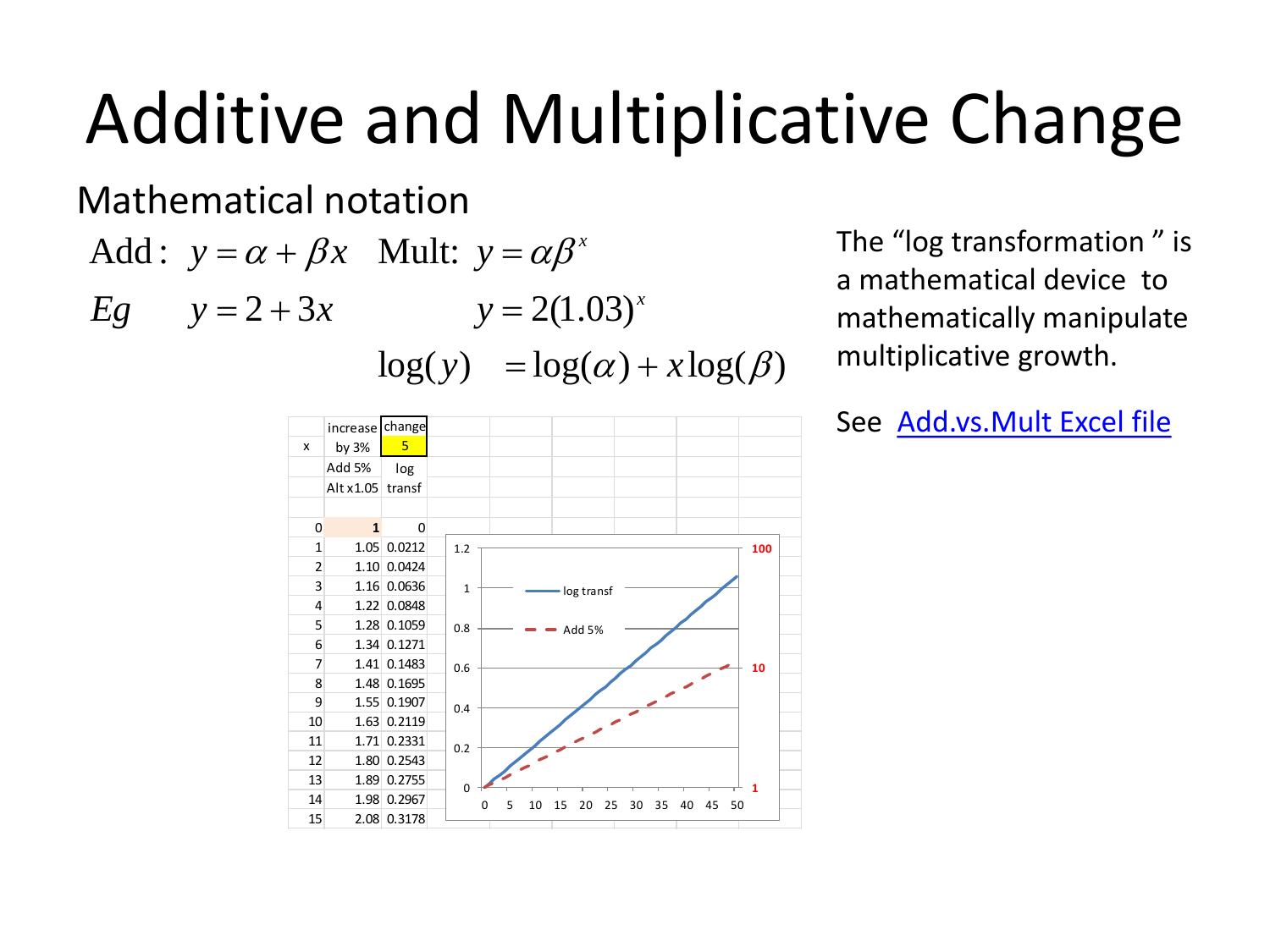### Additive and Multiplicative Error

Add: 
$$
y = \alpha + \beta x \pm \text{rand error}
$$
  
Eq  $y = 2 + 3x + \varepsilon$ ;  $\varepsilon \sim N(0, (10)^2)$ 

Additive and Multipole  
\nAdd: 
$$
y = \alpha + \beta x \pm \text{rand error}
$$
  
\n
$$
E_g \quad y = 2 + 3x + \varepsilon; \quad \varepsilon \sim N(0,10)^2)
$$
\nMult:  $y = \alpha \beta^x (1 \pm \text{rand error})^x$   
\n
$$
E_g \quad y = 2(1.03)^x (1 + \varepsilon);
$$
\n
$$
\log(y) = \log(\alpha) + x \log(\beta) + \log(1 + \varepsilon)
$$
\n
$$
\log(y) = \log(\alpha) + x \log(\beta) + u; u \sim N(0, (0.1)^2)
$$
\n
$$
1 + \varepsilon = \text{antilog}(u) = 10^u
$$
\n
$$
e \underline{\text{Add vs. Mult Excel file}}
$$
\n
$$
e \underline{\text{Add vs. Mult Excel file}}
$$

See Add.vs.Mult Excel file

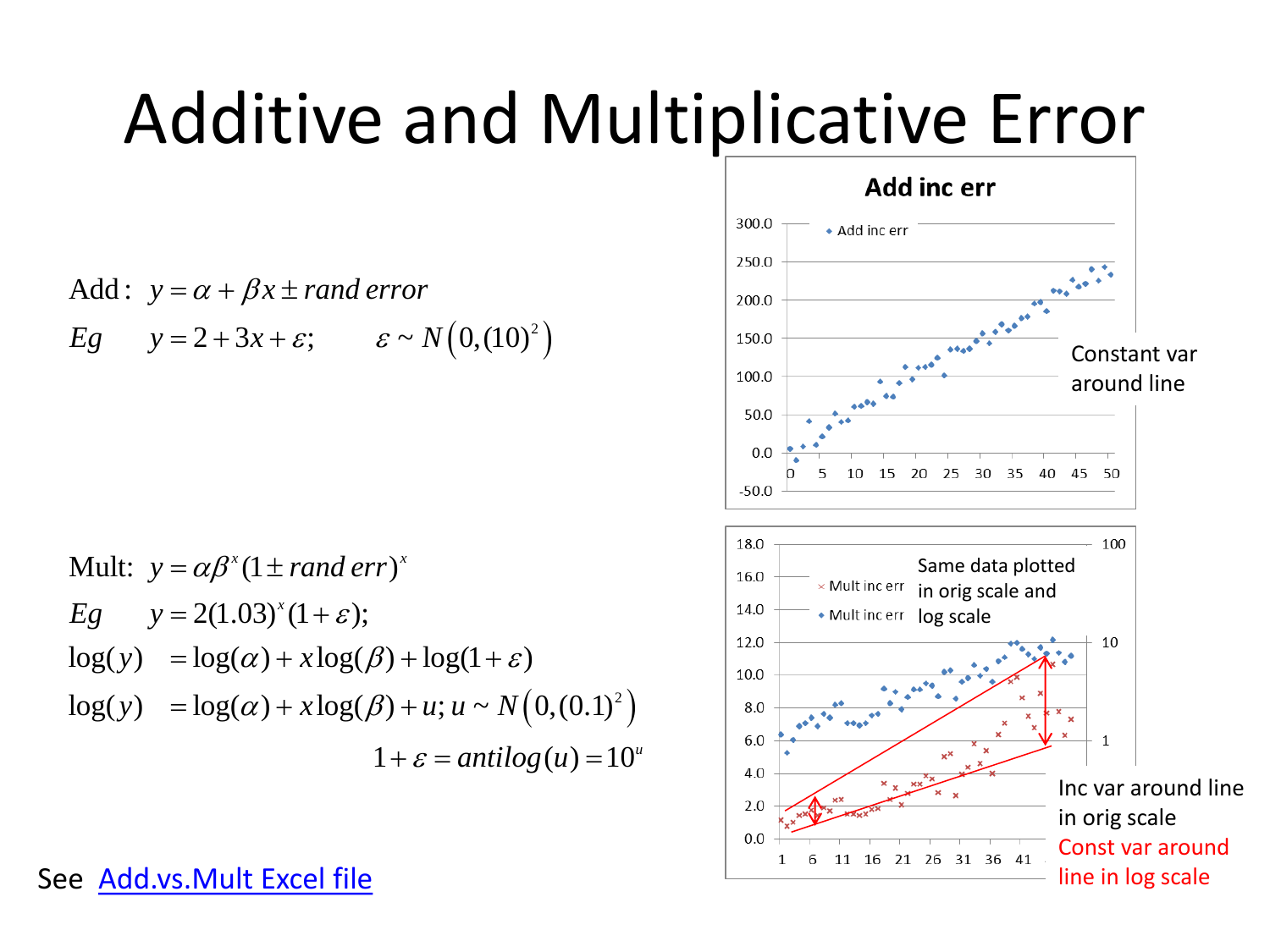### Symptoms of Additive/ Multiplicative

Random variation *constant*

Additive Model *may be OK*

Dist of random variation *symmetric*

Additive Model *may be OK*

Random variation increasing

 $\Rightarrow$  Multiplicative Model may be better

Dist of random variation  $skew$  (mostly small, sometimes very large)

 $\Rightarrow$  Multiplicative Model may be better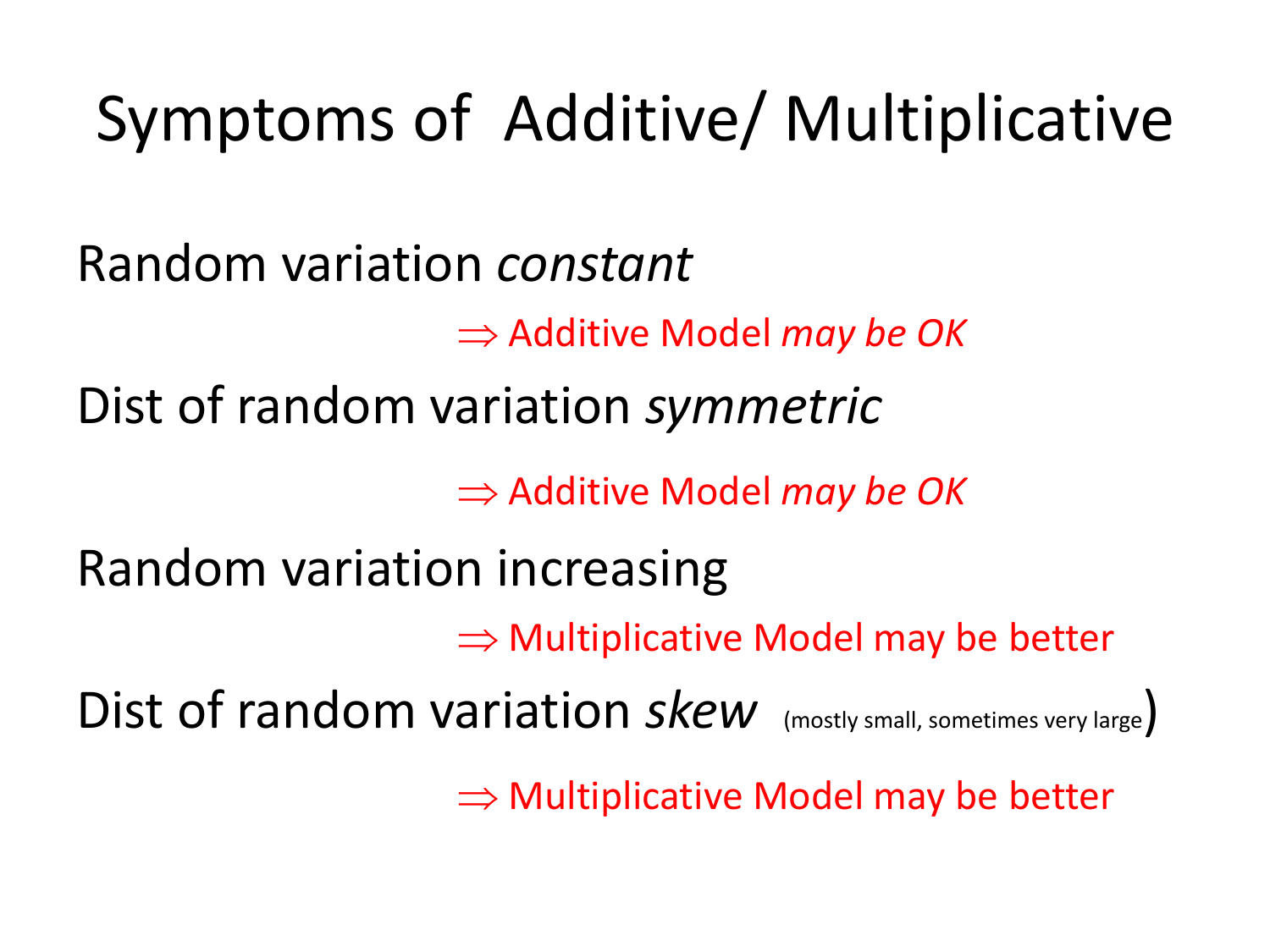### Recognising Additive/ Multiplicative

Constant additive changes can lead to negative values If OK with negatives  $\Rightarrow$  Additive Model may be OK

Constant %age changes can never lead to negatives

Even if the changes are negative percents Logs can be negative, but 'antilogs' are ALWAYS positive.

Negative temperatures don't confuse anyone.

Negative prices, volumes, weights can be confusing.

Think twice about a method that might take you there, such as regression applied to prices.

Regression applied to log prices can never lead to negative PRICES.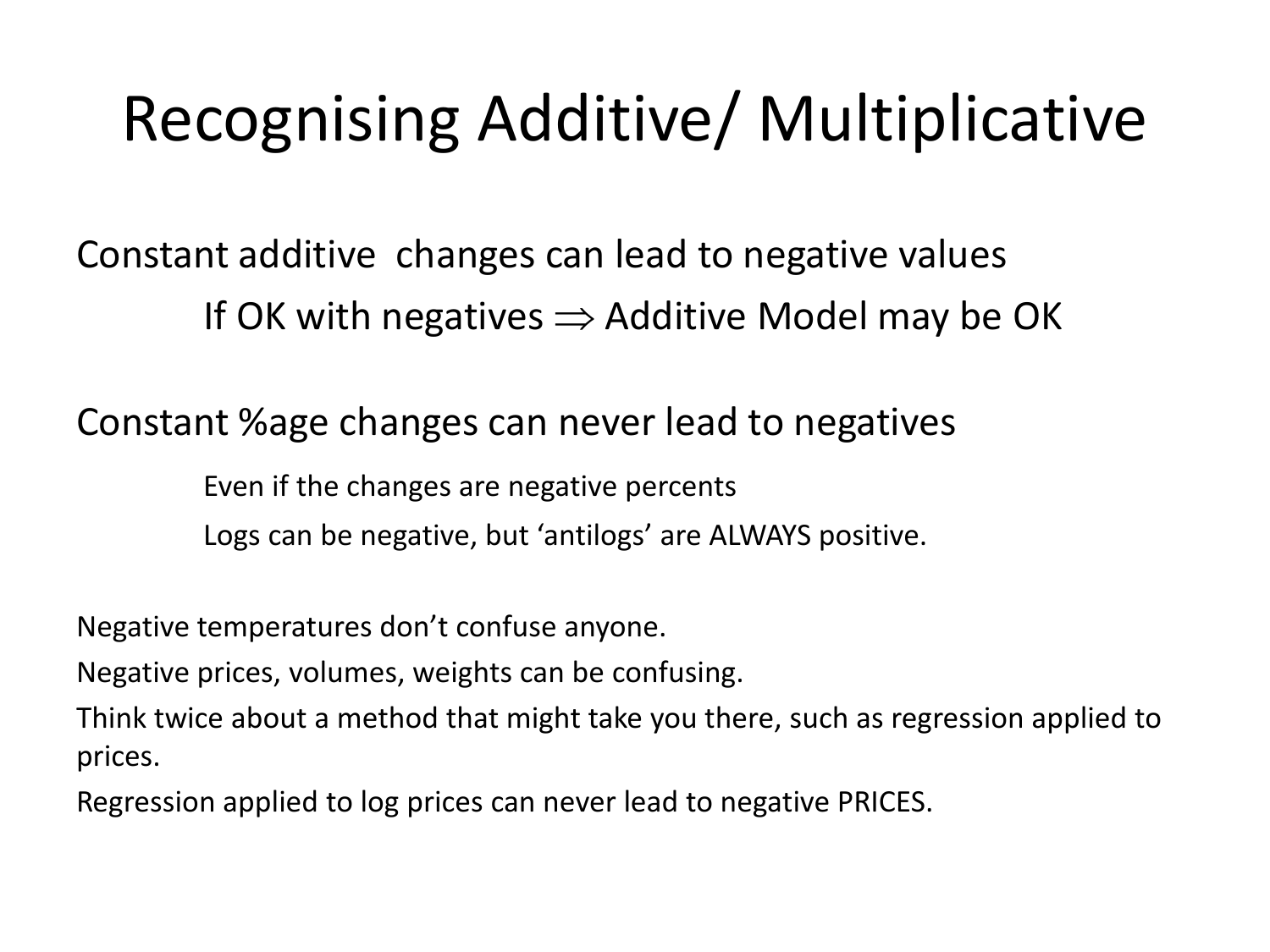# When log transform?

Log transf of Y and/or some X values indicated when:

- Y values must be positive
	- esp when Y values clearly constrained below in data
	- esp when variability in Y increasing with Y-hat (hetero-skedastic)
	- often Y=0 not meaningful
- Y and/or X values
	- positive and range over orders of magnitudes
		- often evidenced by very skew dist of Y and/or X
- "Small change" in Y and/or X values
	- Naturally expressed in %age terms
	- Change  $1 \rightarrow 2 \gg$  Change 1,000,001  $\rightarrow$  1,000,002
- Underlying relationships multiplicative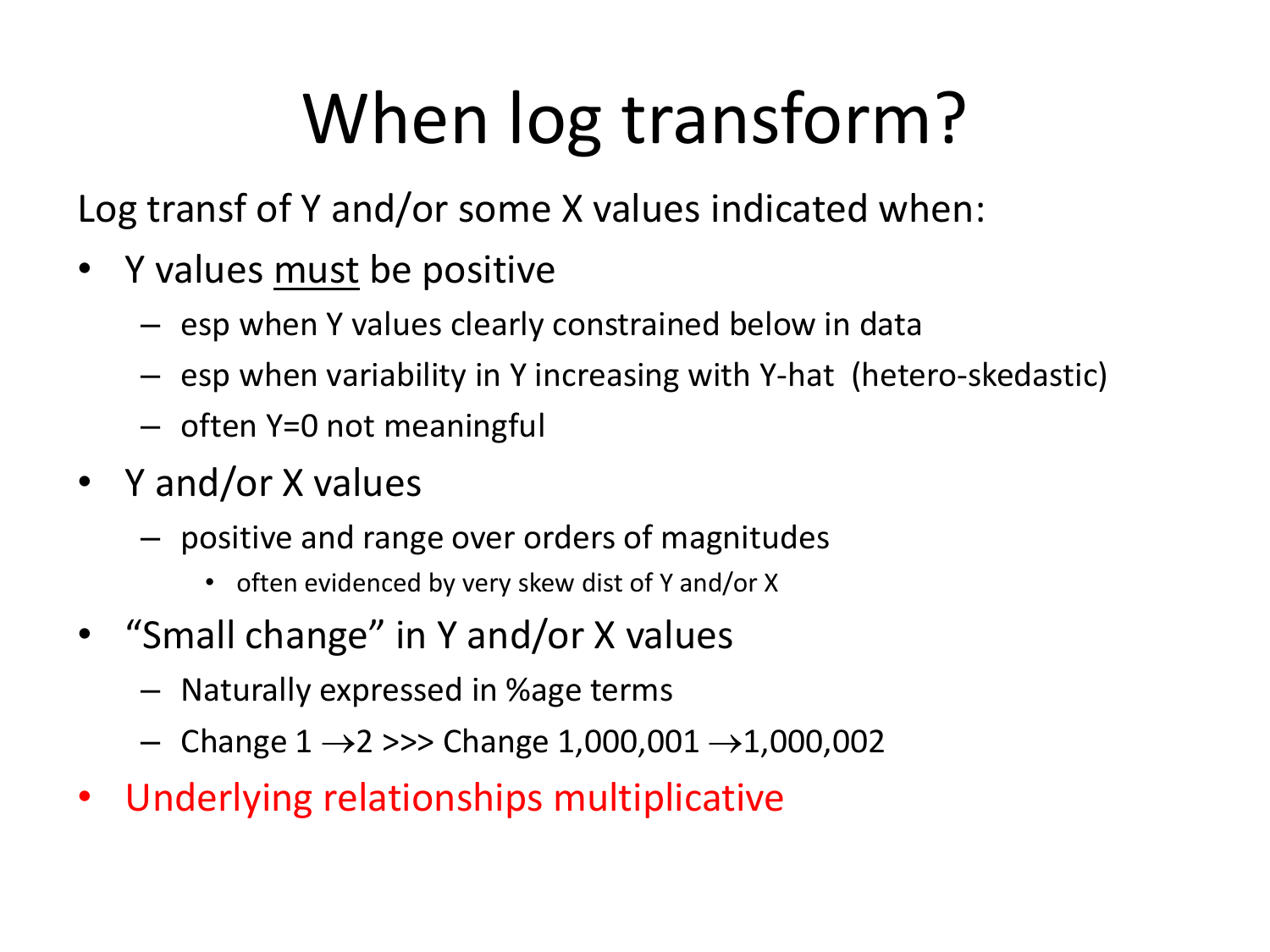# Why log transform?

### Multiple Linear Regression / MINITAB

- Can only handle cases where
	- change  $1 \rightarrow 2$  equiv to Change 1,000,001  $\rightarrow$ 1,000,002
	- Y unconstrained (-ve values OK)
- Model details sensitive to
	- Outliers in Y large residual
	- $-$  Outliers in X influential
- Makes prediction intervals – Using (symmetric) Normal dist
- Can lead to better insight

### Insight

 $\Leftrightarrow$  See things simply  $\Leftrightarrow$  Naturally (Add/ Mult)  $\Leftrightarrow$  Distinguish Big picture/details (details: eg lack of normality , some big residuals, increasing variance, ……………. )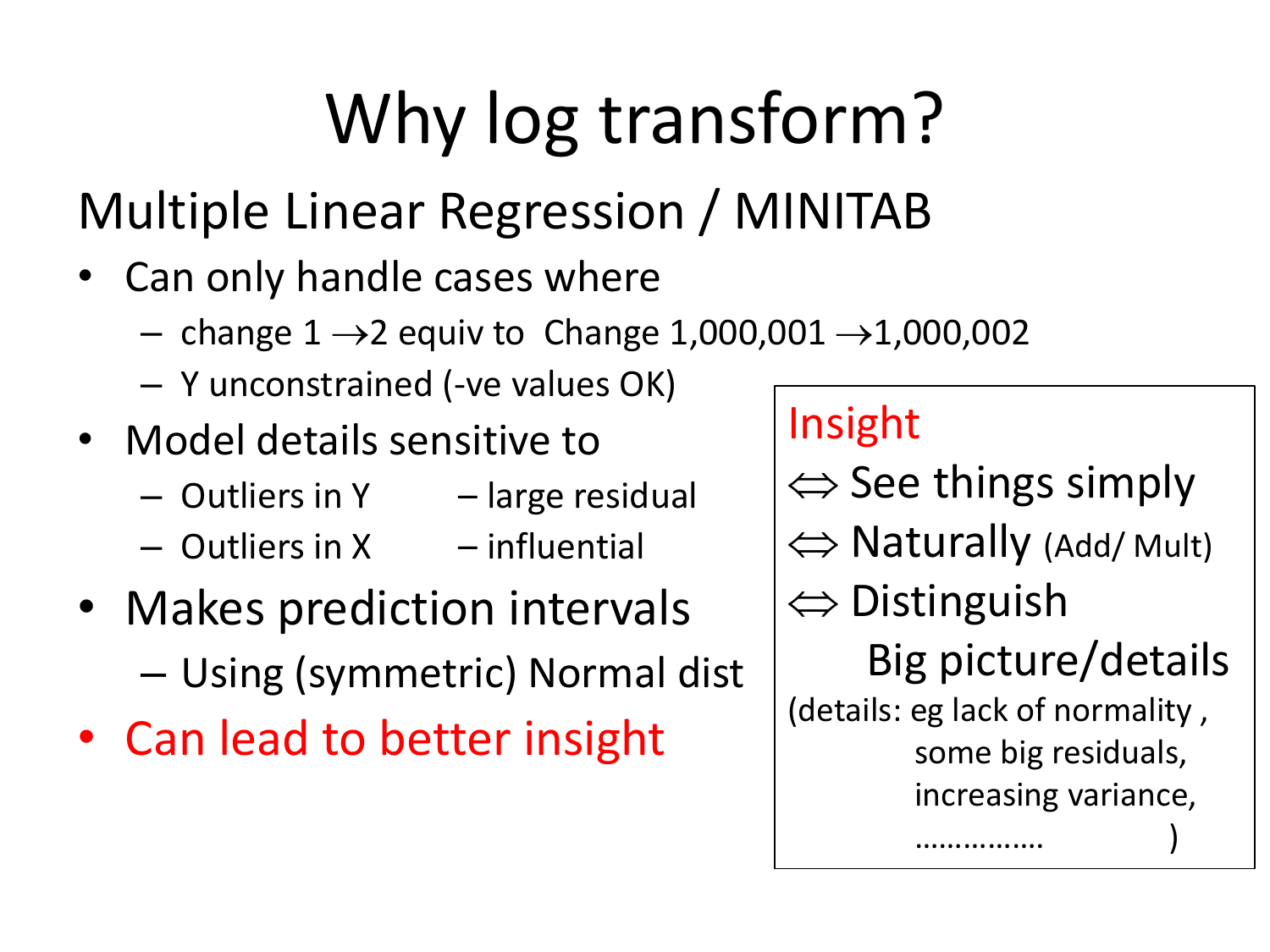### Other approaches

- Use more flexible techniques than Multiple Linear Regression
- Eg Generalised Linear Models (glm)

• Log scale & Log transform not the only alternatives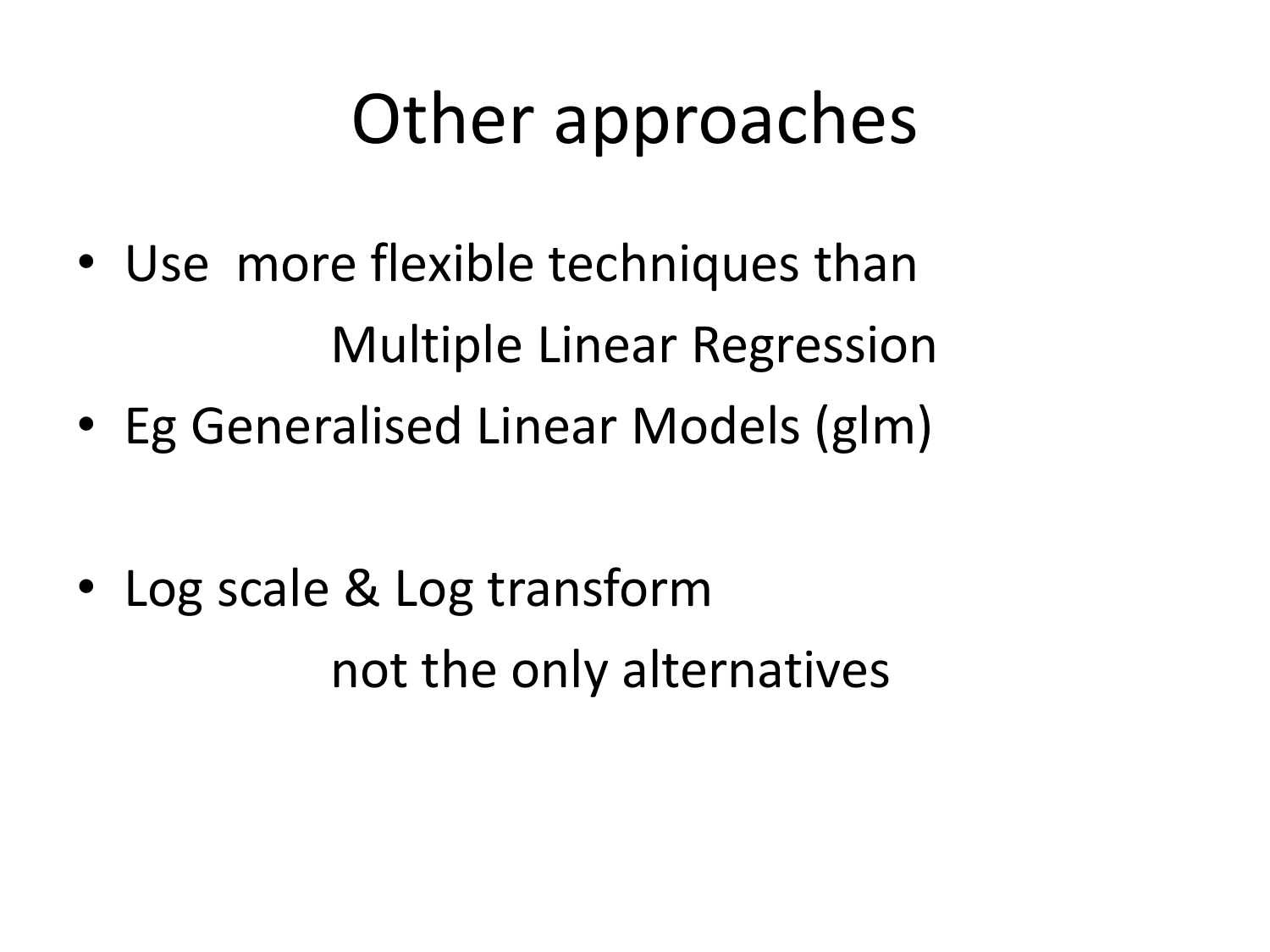# Generalised Linear Models glm

- Special case: Mult Lin Reg with Normal errors
	- $-$  For given X, Agv Y = lin comb of X
	- For given X, Random Var in Y approx Normal, SD constant
- Other cases:
	- For given X, Agv Y *computed via* lin comb of X
	- For given X, SD of Random Var in Y *depends on* Avg Y
	- Eg *Logistic regression* Binary Y; Y = proportion

- No transformations used:
	- But not least squares algorithm
- Can sometimes approximate by Transform and MLR
- glm better general platform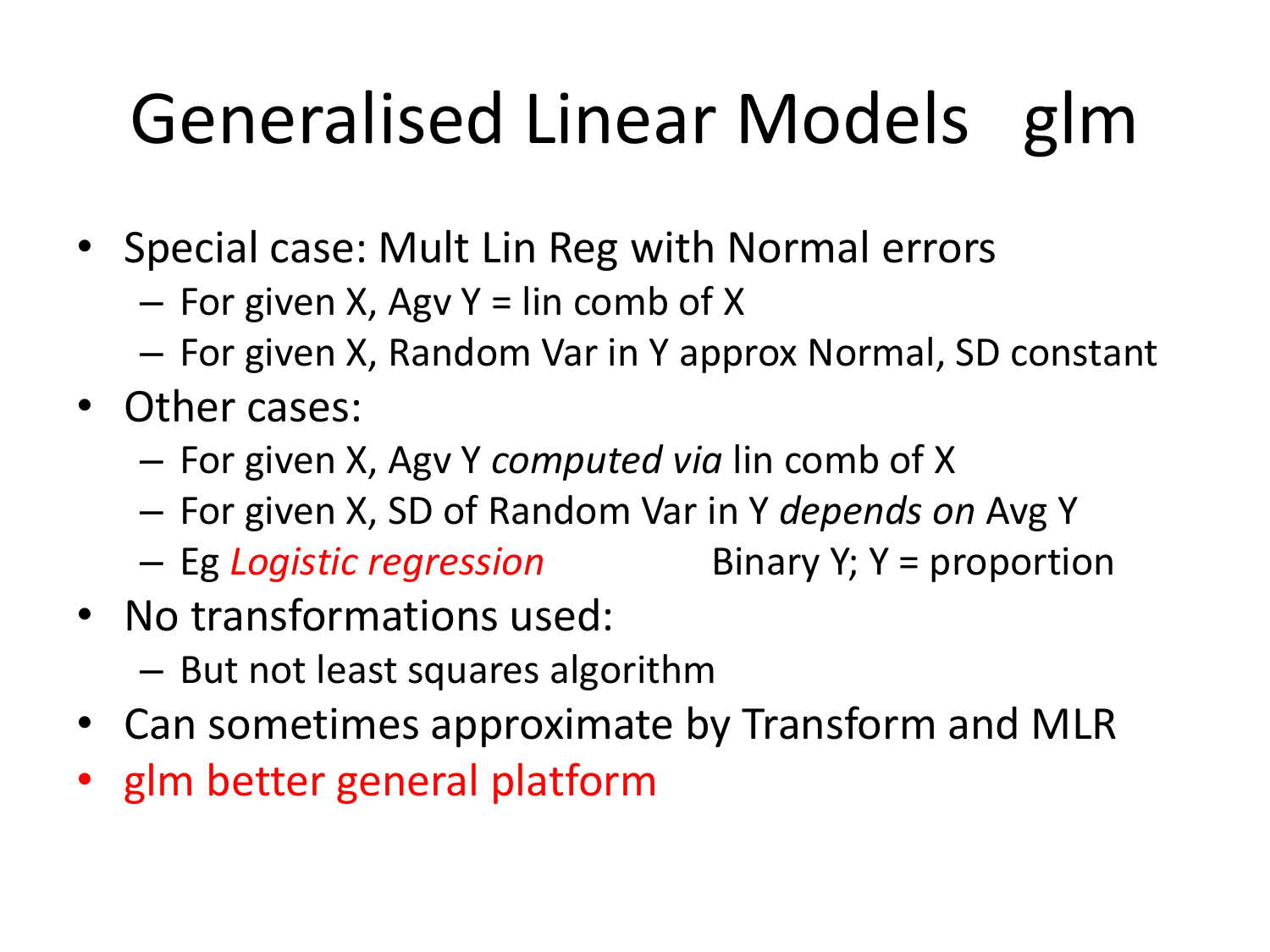### Technicalities with log transform

- Cannot be calculated if any  $Y = 0$  X=0
	- Ask: how come value is 0?
	- Can use variation eg  $log(Y + 1)$  $log(Y + 0.5 \times$ smallest Y)
- Not *necessary* to take logs of *all* variables
- Back transform
	- $-$  Fitted logY $\pm$ 2s  $\Rightarrow$   $10^{\rm Fit\text{-}2s}$  ,  $10^{\rm Fit\text{-}}$ 10Fit+2s
	- Note back transform necessarily >0
- Interpret coeffs
	- Increase  $log(X)$  by 1  $\iff$  increase x factor of 10
	- Increase log(Y) by  $\beta \Rightarrow$  increase y by factor of  $10^{\beta}$
-